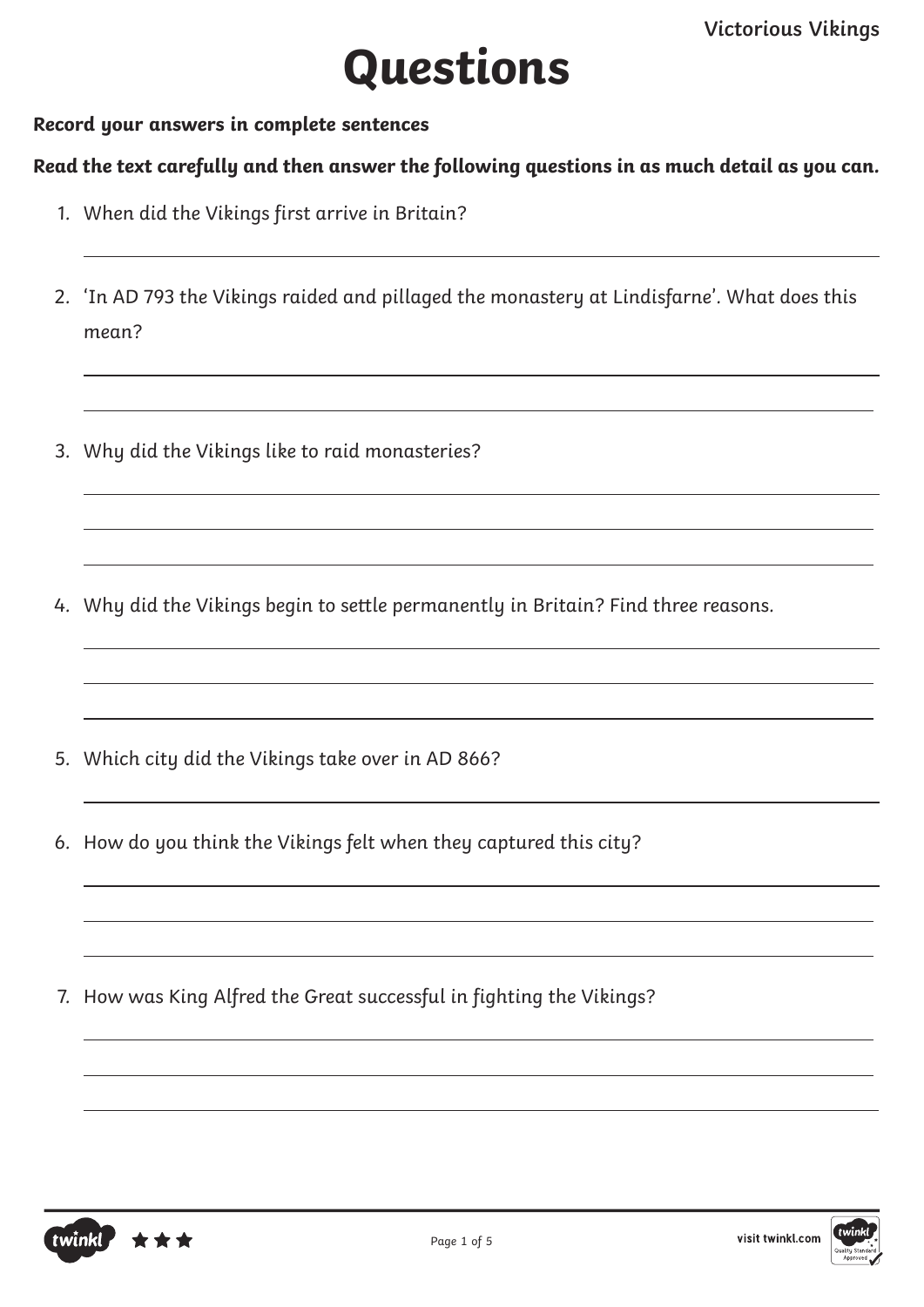- 8. Find three ways in which the Vikings make good warriors.
- 9. Draw and label a Viking helmet, shield or sword and describe its features in detail.

- 10. If you were a Viking warrior, what would be your weapon of choice? Why?
- 11. Why were the Viking warriors so fearless in battle?
- 12. Imagine you lived in Britain in AD 793. Describe how you might have felt meeting a Viking for the first time.



 $\overline{a}$ 

 $\overline{a}$ 

 $\overline{a}$ 

 $\overline{a}$ 

 $\overline{a}$ 

 $\overline{a}$ 

 $\overline{a}$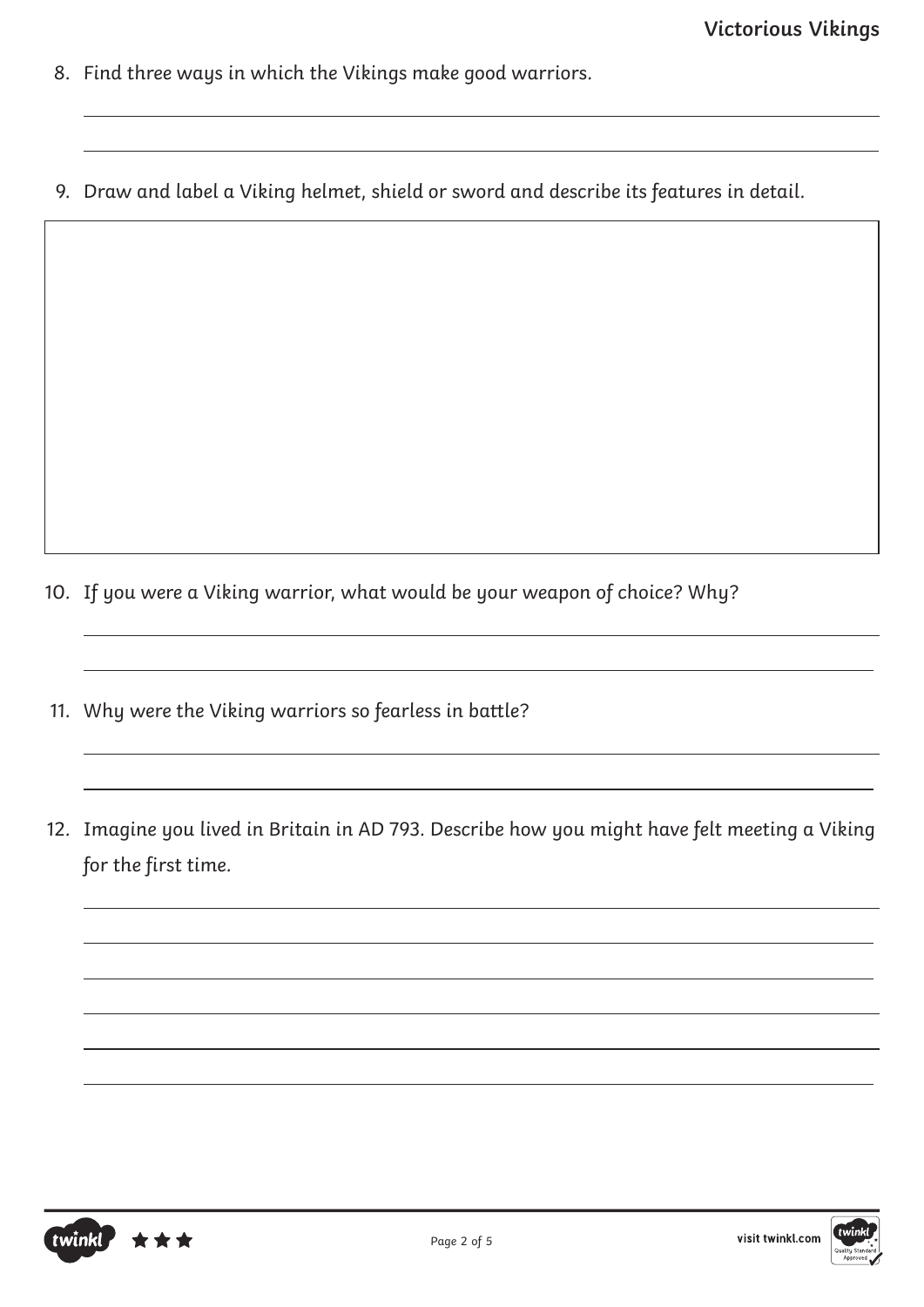## **Challenge:**

**Can you draw and label what you think a Viking warrior might have looked like?**



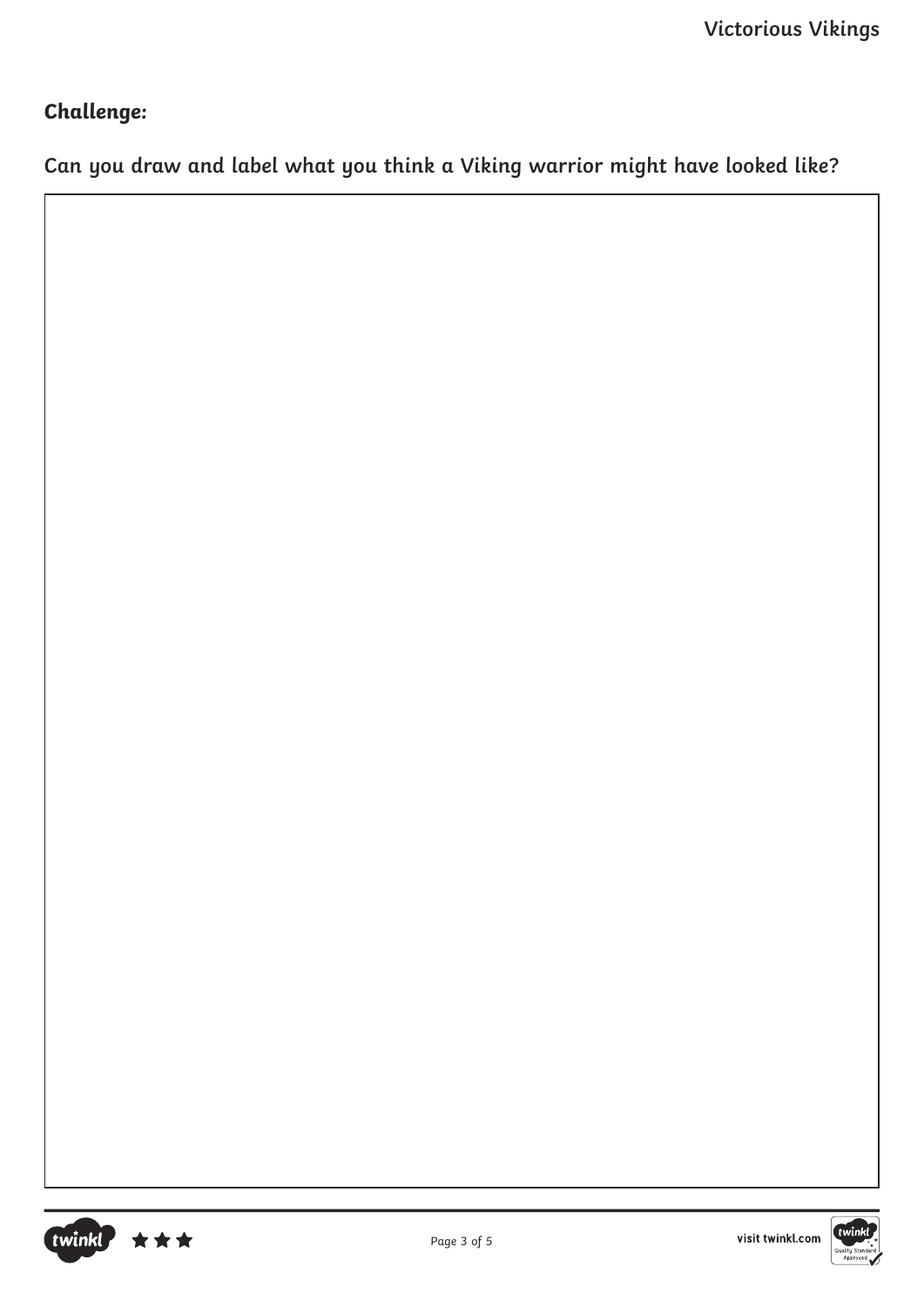## **nswers**

1. When did the Vikings first arrive in Britain?

**The Vikings arrived in Britain in AD 787. They came to find better land for farming. Some historians believe that the areas they came from, modern-day Norway, Sweden and Denmark, had become overcrowded and there was not enough land for everyone.**

- 2. 'In AD793, the Vikings raided and pillaged the monastery at Lindisfarne'. What does this mean? **Raided and pillaged means to invade, attack and steal belongings from the monks in the monastery.**
- 3. Why did the Vikings like to raid monasteries? **The Vikings liked to raid monasteries because they were not well protected and had many valuable things to steal.**
- 4. Why did the Vikings begin to settle permanently in Britain? Find three reasons. **The Vikings began to settle permanently in Britain because of the mild climate, the rich natural resources and the desire to integrate with the British people.**
- 5. Which city did the Vikings take over in AD866? **The Vikings took over York in AD 866.**
- 6. How do you think the Vikings felt when they captured this city? **The Vikings must have felt delighted that they had at last taken a city to settle in.**
- 7. How was King Alfred the Great successful in fighting the Vikings? **Alfred the Great was successful at driving the Vikings from the South of England in AD 871 at the Battle of Ashdown.**
- 8. Find three ways in which the Vikings make good warriors. **The Vikings made good warriors because they were excellent fighters, very organised and were brave in battle.**
- 9. Draw and label a Viking helmet, shield or sword and describe its features in detail.
- 10. If you were a Viking warrior, what would be your weapon of choice? Why? **Responses could include; axe, spear, sword or shield, with plausible reasoning.**
- 11. Why were the Viking warriors so fearless in battle? **Viking warriors were fearless in battle because they believed that if they died in battle they would go to Valhalla.**